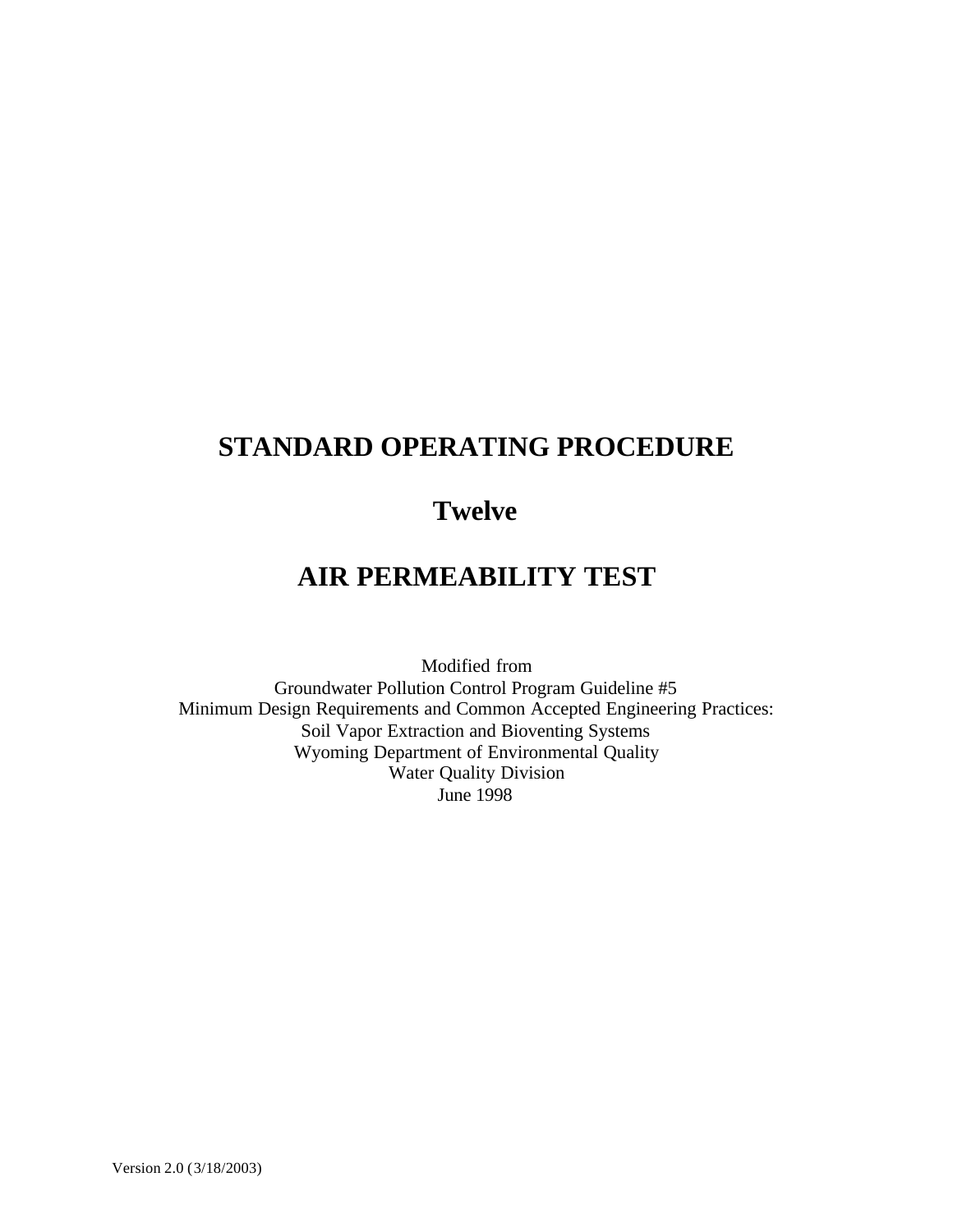### TABLE OF CONTENTS

| 5.0 MISCELLANEOUS COMPONENTS OF AIR PERMEABILITY TESTS 3 |  |
|----------------------------------------------------------|--|
|                                                          |  |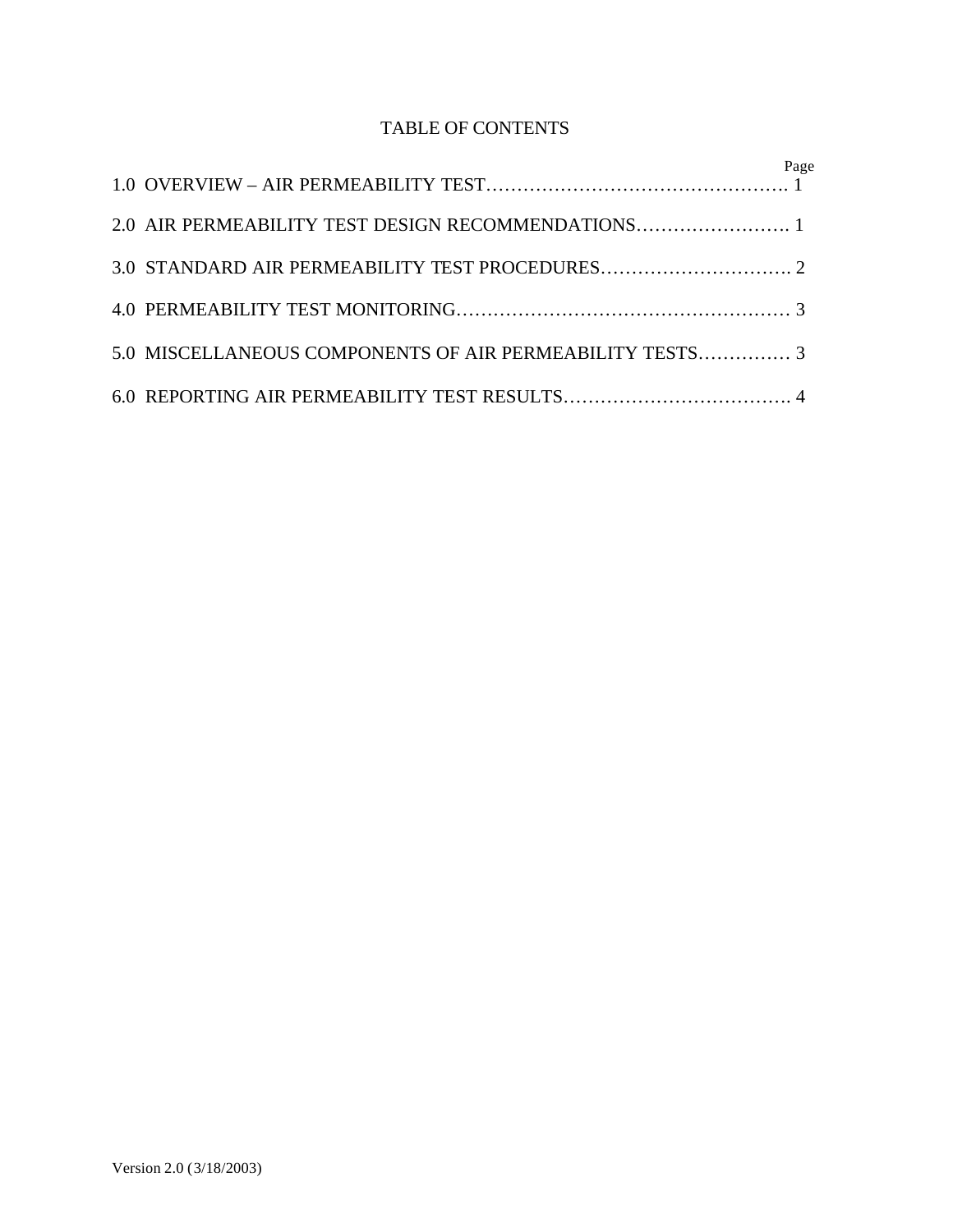## **1.0 OVERVIEW – AIR PERMEABILITY TEST**

Air permeability tests directly measure many pertinent site characteristics and potential geologic heterogeneities as an inherent part of the test procedure. An air permeability test is generally conducted for no longer than one day, although for larger sites long term testing may be recommended. The tests need to be conducted for a long enough period of time to reach equilibrium conditions. Tests should be conducted under conditions that are typical at the site. For example, a test could produce misleading results if conducted during or shortly after a rainstorm.

A successful air permeability test should:

- 1) Estimate full-scale system operating air flow rate and vacuum
- 2) Estimate initial VOC removal rates.
- 3) Determine subsurface vacuum distribution to evaluate air flow patterns and zone of influence
- 4) Acquire data needed for computer modeling, if applicable.

A typical test will include a minimum of one extraction well, several observation wells and/or monitoring points and the hookup of the extraction well to the vacuum equipment. Upon startup of the vacuum pump, several field measurements are taken at the extraction well(s) and monitoring points. Guidelines regarding standard practices for the design and implementation of air permeability tests are presented below. Adherence to these guidelines should improve overall quality of the test data obtained. Miscellaneous components of testing operations are included since they might be required, depending on site-specific conditions. Monitoring and reporting requirements are also discussed.

## **2.0 AIR PERMEABILITY TEST DESIGN RECOMMENDATIONS**

#### Air Extraction Wells:

Existing groundwater monitoring wells are typically used as air extraction wells. Selection of appropriate wells is crucial to obtaining representative data from pilot tests. The following standards apply:

- The extraction well(s) should generally be located near the center of the most contaminated zone or 'hot spot' in order to ensure that data collected during testing is representative of start-up conditions.
- The extraction well(s) should not be placed in the vicinity of man-made air flow conduits, such as sewer or utility lines.
- Only wells with known construction details should be used. Older wells without adequate completion information should be avoided.
- Well construction should ensure that short-circuiting of air flow is unlikely to occur across the seal and surface grout. If the screened interval is near to the soil surface, short-circuiting is likely to occur.
- The top of the screened interval must be placed above the seasonally high water table to avoid submergence. The expected rise in the water table due to the maximum operating vacuum must also be considered.
- If the elevation of the top of the well screen is not adequate, groundwater would need to be pumped during the pilot test and subsequent full-scale operation to prevent submergence of the well screen. Installing new wells screened a significant distance above the water table may be warranted.
- The bottom of the screened interval must lie below the seasonal low water table for all wells. In areas of groundwater contamination, the well(s) shall be utilized for both monitoring and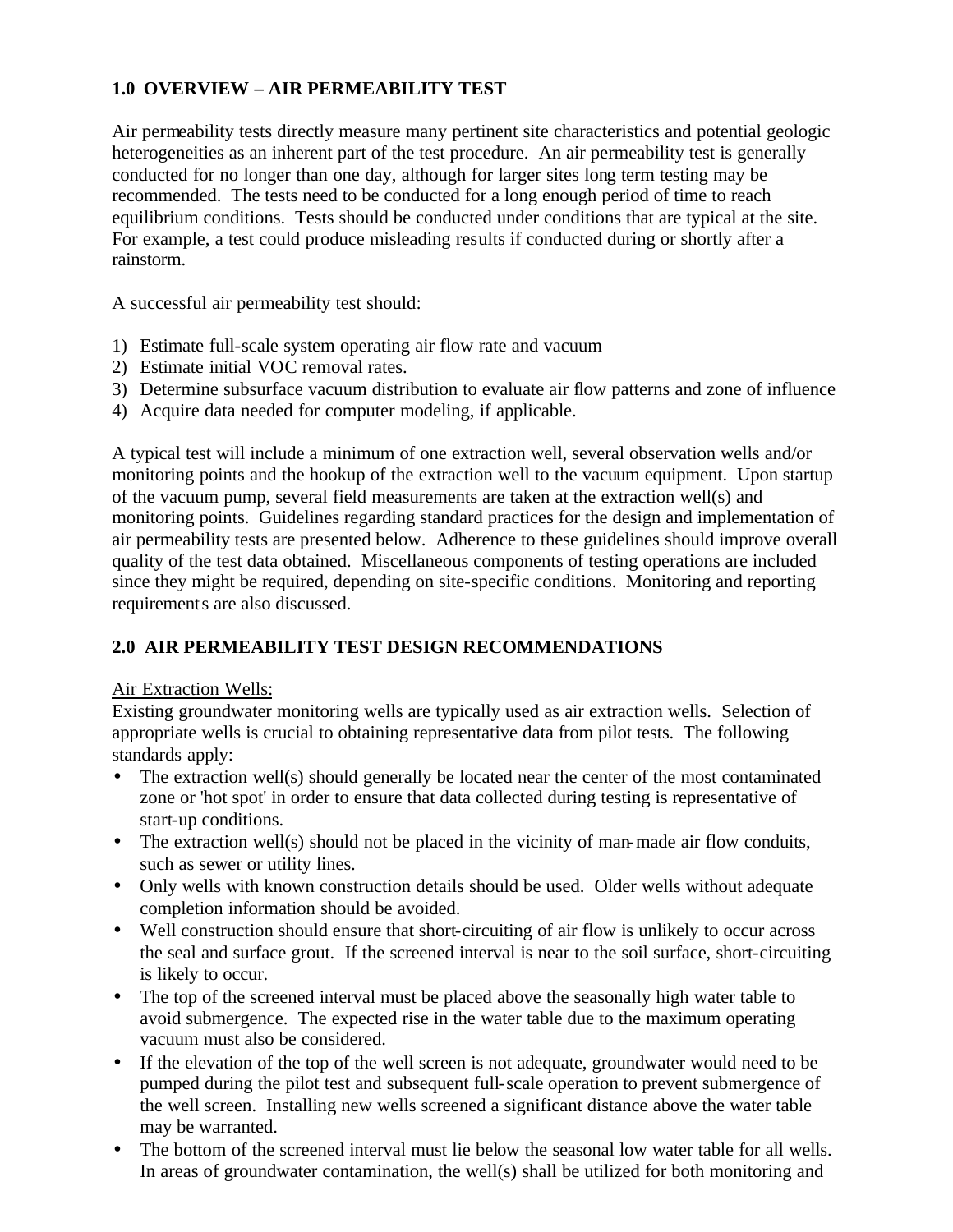air extraction; therefore, the bottom of the screened interval must lie at least 10 feet below the seasonal low water table to obtain representative groundwater samples.

#### Vacuum Monitoring Wells and Probes:

Vacuum monitoring is typically conducted from the existing groundwater monitoring well network. Existing groundwater monitoring wells may not be sufficiently close to one another to adequately measure the vacuum distribution; therefore, temporary vacuum monitoring probes or permanent monitoring points may need to be installed.

The following standards apply:

- Existing monitoring wells should have grout seals and surface caps in good condition to prevent air leakage which might hinder measurement of small vacuum pressures.
- The radial distribution and minimum number of vacuum monitoring points required (including both wells and probes) will depend upon subsurface conditions. For a relatively homogeneous site, a minimum of three vacuum monitoring points are required. Heterogeneous sites should be monitored with a greater number of vacuum points, especially close to the extraction well.
- At least one monitoring well or point is required close to the extraction well and at least one monitoring point is required near the expected zone of influence. A third monitoring point is required within the zone of influence.
- For relatively homogeneous subsurface conditions, vacuum should be measured in wells and probes at nearly the same depth as the unsaturated screened interval of the extraction well(s).
- For highly heterogeneous subsurface conditions, or when three dimensional computer modeling is planned (i.e., significant vertical pressure gradients exist), vacuum should be measured at various depths.

## **3.0 STANDARD AIR PERMEABILITY TEST PROCEDURES**

- The pilot test must be performed long enough to evacuate a minimum of  $1.5 2$  pore volumes of air in order to gather sufficient and representative data. This typically can be accomplished within 8 to 12 hours of test operation. The tests need to be conducted for a long enough period of time for the measured vacuums and extracted VOC concentrations to reach equilibrium conditions.
- Document the first representative sample of the extracted VOC vapors only after air in the vicinity of the extraction well(s), monitoring wells or probes has been purged. Initial extracted VOC concentrations observed are not indicative of equilibrium conditions (i.e., especially with the presence of free product) and tend to be higher than during system operation.
- Extraction well vacuum should be stepped (i.e., more than one vacuum should be applied at the test well). Sufficient steps should be performed in order to adequately establish the relationship between vacuum, air flow rates and the VOC mass removal rate. The highest vacuum step applied should be at the maximum capabilities of the air pump or blower used (without submerging the screened interval). Lower vacuum step tests should also be performed, because results from operating at the vacuum extremes helps to determine the vacuum required to obtain optimum mass removal rates.
- Changes in barometric pressure should be monitored at the beginning and end of each vacuum step (especially on windy days), in order to determine baseline shifts in apparent vacuum.
- Extraction well vacuum must be held constant at each step until vacuum measurements in all monitoring points have stabilized and reached equilibrium.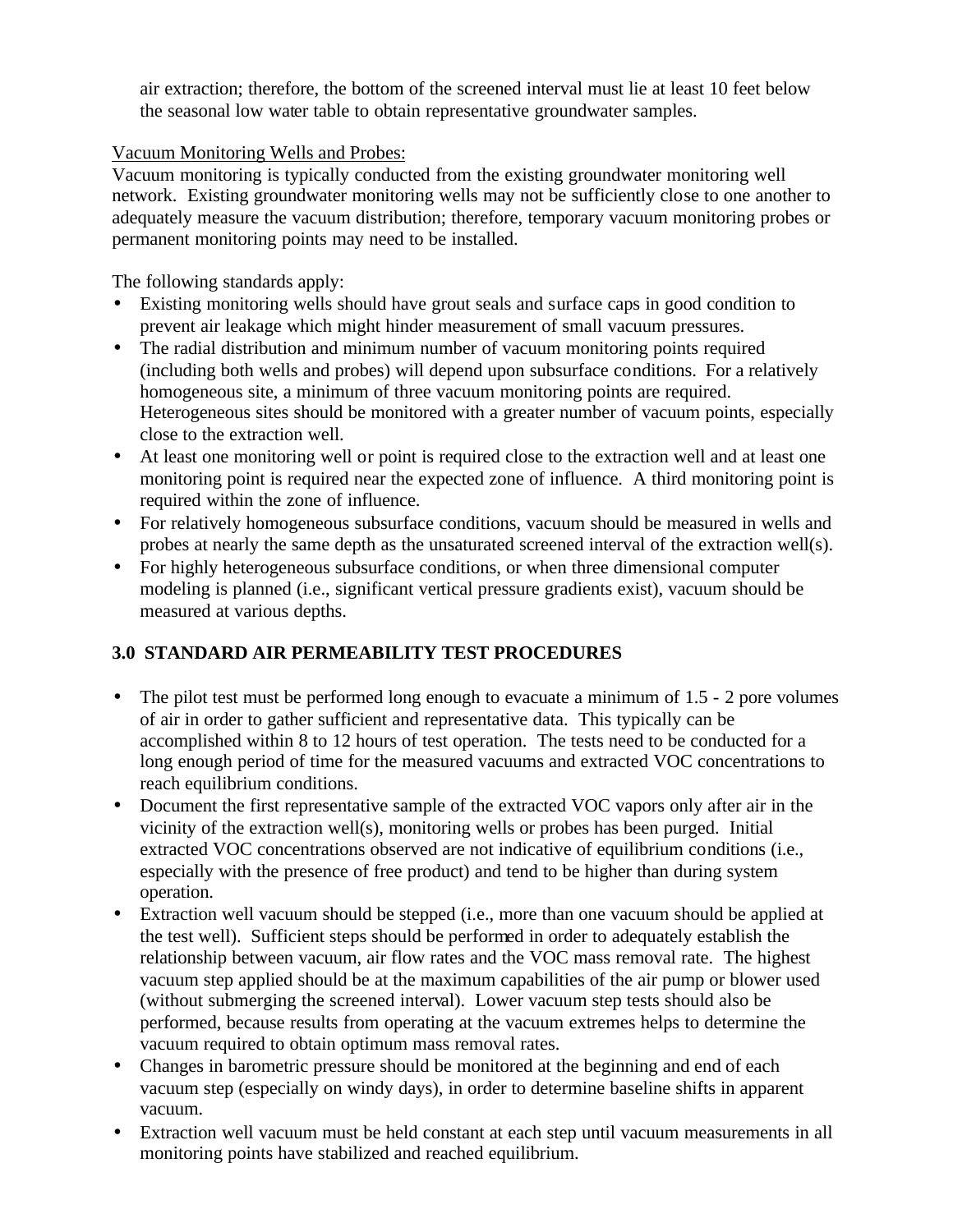- Vacuum monitoring readings should be taken at wells and/or probes at nominal 15 minute intervals through each vacuum step. Air flow rates should be measured at the extraction well frequently throughout each vacuum step in order to document any increase or decrease in flow.
- Blowers/vacuum pumps need to have explosion proof motors, starters, and electrical systems.

## **4.0 PERMEABILITY TEST MONITORING**

- Measure the background vapor VOC headspace readings in the extraction well prior to the pilot scale test. Background methane (CH4) can also be measured prior to the test to help evaluate anaerobic degradation conditions.
- Measure the flow rate of extraction and VOC of extracted vapors at the extraction wellhead. One air sample must be taken for laboratory analysis. Measurements need to be taken upstream of any air dilution valves. If multiple extraction wells are tested concurrently, the flow rate and VOC concentrations need to measured at the manifold (i.e., prior to blower) to evaluate pipe head losses and total emissions.
- The temperature of the extracted air should be measured concurrently with flow rate measurements during testing.
- Measure vacuum influence in the surrounding soil probes and/or monitoring wells.
- If biodegradation potential is to be evaluated to optimize for bioventing, samples taken from soil vapor monitoring points (both wells and/or probes) should be measured for  $O_2$  and  $CO_2$ prior to inducing air flow and immediately after completion of the permeability test.

## **5.0 MISCELLANEOUS COMPONENTS OF AIR PERMEABILITY TESTS**

- Muffler: need for a muffler depends on the size of equipment used during testing and the potential for public nuisance conditions.
- Off-gas treatment: the Air Quality Program might require off-gas treatment during pilot tests, depending on anticipated emissions during testing. Contact the Air Quality Program at 605- 773-3151 prior to performing tests.
- Water trap and/or particulate filter: may be needed.

## **6.0 REPORTING AIR PERMEABILITY TEST RESULTS**

- A site map drawn to scale indicating: Locations of air extraction well(s) and vacuum measuring points. Paved areas, buildings, and structures that may act as surface seals or infiltration barriers. Buried utility trenches or other subsurface structures that may act as zones of increased permeability.
- Descriptions of field equipment and procedures used during testing.
- Table of operating flow rates at different vacuum steps, vacuum measured at monitoring points and duration of each vacuum step applied. Barometric pressure readings should also be tabulated. Times of readings should be included.
- Plot of soil vapor vacuum vs. horizontal distance from the extraction well to determine the zone of influence. Graph should be plotted on semi-log paper with vacuum as the log scale (y-axis). A linear regression analysis should be performed on the data.
- Table of VOC levels in extracted vapors (measured prior to any off-gas treatment system), temperature of extracted vapor, and time of each reading. Average VOC mass removal rates for the test must be calculated from extraction concentrations and flow rates for each vacuum step.
- Table of  $O_2$ ,  $CO_2$ , and CH<sub>4</sub> measurements (when bioventing is considered), taken prior to and after conducting the air permeability test.